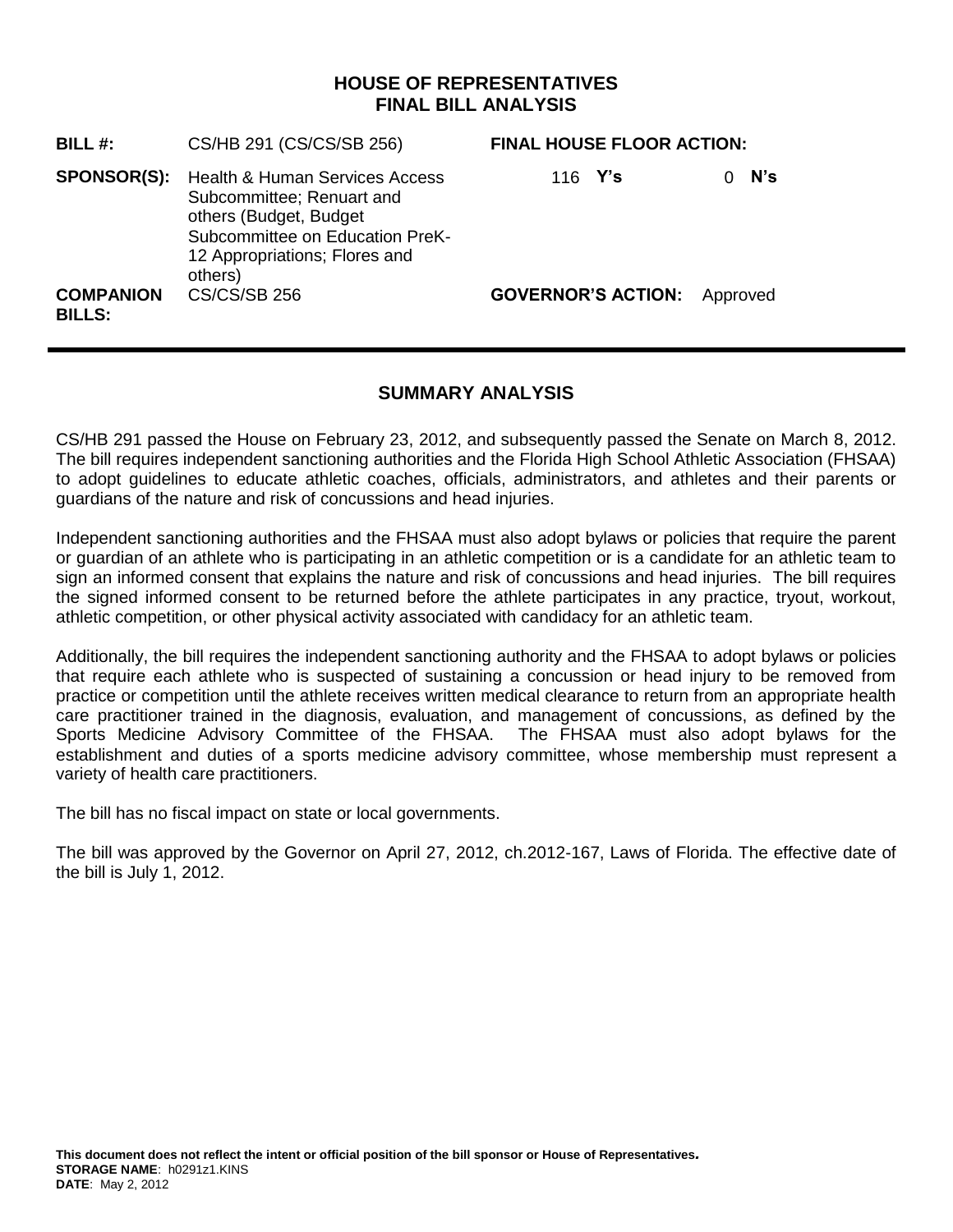### **I. SUBSTANTIVE INFORMATION**

#### A. EFFECT OF CHANGES:

#### **Overview**

*Youth Athletics:* Current law defines a youth athletic independent sanctioning authority as a private, nongovernmental entity that organizes, operates or coordinates a youth athletic team in Florida that includes one or more minors and is not affiliated with a private school. As an example, Pop Warner is an independent sanctioning authority in Florida.<sup>1</sup> An independent sanctioning authority is currently required to conduct background screenings on each current and prospective athletic coach, disqualify an athletic coach that fails the background screening, and provide written notice to a disqualified athletic coach.<sup>2</sup>

*Public High School Athletics:* The Florida High School Athletic Association (FSHAA) is designated as the governing nonprofit organization of athletics in Florida public schools.<sup>3</sup> Currently, the FHSAA is required to adopt bylaws to establish eligibility requirements for all students, prohibit recruiting students for athletic purposes, and require students participating in athletics to satisfactorily pass an annual medical evaluation.<sup>4</sup>

Over 30 states<sup>5</sup> across the country have passed legislation that targets youth sports-related head injuries.<sup>6</sup> Additionally, the "Protecting Student Athletes from Concussions Act of 2011" has been filed in the U.S. House of Representatives. This legislation requires each state educational agency to issue regulations establishing minimum requirements for the prevention and treatment of concussions, in order to be eligible to receive funds under the Elementary and Secondary Education Act. The bill is currently in the Subcommittee on Early Childhood, Elementary, and Secondary Education.<sup>7</sup>

The Centers for Disease Control and Prevention (CDC) define a concussion as a type of traumatic brain injury that is caused by a bump, blow, or jolt to the head that can change the way the brain normally works. Concussions may also occur from a blow to the body that causes the head to move rapidly back and forth. Additional damage can occur from repeat concussions. A repeat concussion occurs when a person receives another concussion before the brain recovers from the first. Repeat concussions can slow recovery or increase the likelihood of having long-term problems, and in rare cases, can result in brain swelling, permanent brain damage, and even death.<sup>8</sup> In an effort to raise awareness and provide education to coaches, athletes and parents of athletes, the CDC has created free tools that provide important information on preventing, recognizing, and responding to a concussion.<sup>9</sup>

As an example of one independent athletic sanctioning authority, Pop Warner adopted a rule related to concussions on September 30, 2010. The rule requires a player who is suspected of having a concussion to be removed from practice, play, or competition. Pursuant to the rule, a player may not return to Pop Warner activities until the player has been evaluated by a currently licensed medical professional trained in the

 $\overline{a}$ 

<sup>&</sup>lt;sup>1</sup> See Pop Warner Little Scholars, Inc.,<http://www.popwarner.com/aboutus/pop.asp> (last visited Feb. 6, 2012).

<sup>&</sup>lt;sup>2</sup> Section 943.0438, F.S.

<sup>&</sup>lt;sup>3</sup> While high school is typically defined to include grades 9 through 12, for the purposes of athletics in public K-12 schools, high school is defined to include grades 6-12. Section 1006.20(1), F.S.

 $4$  Section 1006.20(1) and (2), F.S.

<sup>&</sup>lt;sup>5</sup> The states with laws that target youth sports-related head injuries are: Alabama, Alaska, Arizona, California, Colorado, Connecticut, Delaware, Illinois, Indiana, Iowa, Kansas, Louisiana, Maryland, Massachusetts, Minnesota, Missouri, Nebraska, Nevada, New Jersey, New Mexico, New York, North Carolina, North Dakota, Oklahoma, Oregon, Pennsylvania, Rhode Island, South Dakota, Texas, Utah, Vermont, Virginia, Washington, and Wyoming. National Conference of State Legislatures, *Traumatic Brain Injury Legislation*, Nov. 2011, *available at,* [www.ncsl.org/default.aspx?tabid=18687](http://www.ncsl.org/default.aspx?tabid=18687) (last visited Feb. 6, 2012).

<sup>6</sup> *Id*.

<sup>&</sup>lt;sup>7</sup> Protecting Student Athletes from Concussions Act of 2011, H.R. 469, 112th Cong. (2011).

<sup>8</sup> Centers for Disease Control and Prevention, *Heads Up Concussion in Youth Sports, A Fact Sheet for Coaches*, *available at* [http://www.cdc.gov/concussion/pdf/coaches\\_Engl.pdf.](http://www.cdc.gov/concussion/pdf/coaches_Engl.pdf)

<sup>9</sup> Centers for Disease Control and Prevention, *Concussion in Sports, Centers for Disease Control and Prevention*, *available at*  <http://www.cdc.gov/concussion/sports/index.html> (last visited Feb. 6, 2012).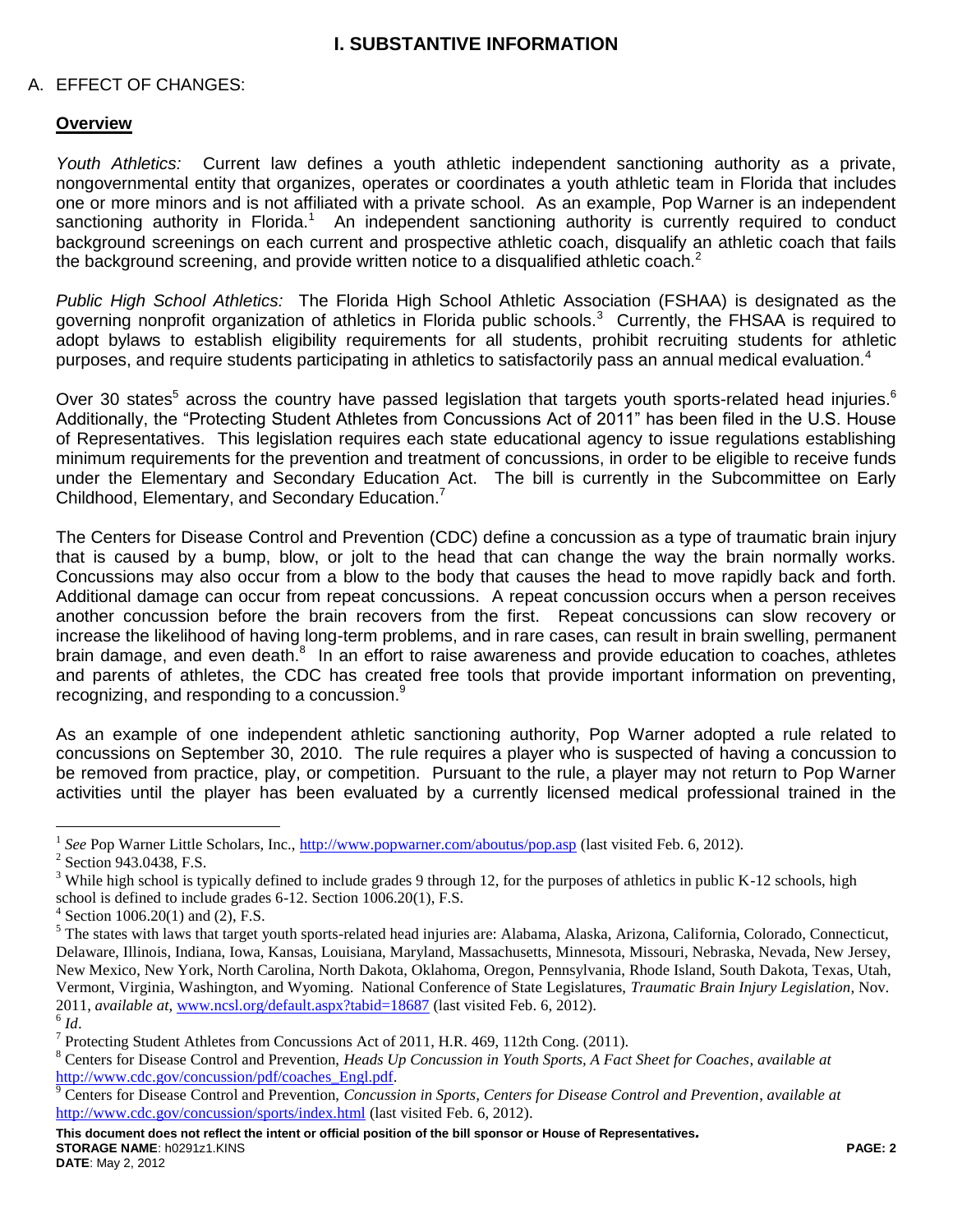evaluation and management of concussions and receives written clearance to return to play from that licensed practitioner.<sup>10</sup>

On June 14, 2011, the FHSAA Board of Directors addressed the issue of safety of student athletes by adopting the *FHSAA Concussion Action Plan*, which is incorporated into the *2011-12 FHSAA Handbook*; adding language to the *Consent and Release from Liability Certificate* about the potential dangers of concussions and head and neck injuries in interscholastic athletics; and adding a required course, *Concussion in Sports – What*  You Need to Know, for all FHSAA-member school head coaches and paid coaches.<sup>11</sup> The FHSAA currently requires any athlete who exhibits signs, symptoms, or behaviors consistent with a concussion (such as loss of consciousness, headache, dizziness, confusion, or balance problems) to be immediately removed from the contest or practice and not allowed to return to play until cleared by an appropriate health-care professional.<sup>12</sup> An appropriate health-care professional is defined as a "licensed physician (MD, as per Chapter 458, Florida Statutes), a licensed osteopathic physician (DO, as per Chapter 459, Florida Statutes), a licensed physicians assistant [sic] under the supervision of a MD/DO (as per Chapters [sic] 458.347 and 459.022, Florida Statutes) or a health care professional trained in the management of concussions."<sup>13</sup>

Additionally, the FHSAA has established the following "Return to Play Criteria":

- (1) No athlete should return to play or practice on the same day of a suspected concussion. "When in doubt, sit them out!"
- (2) Any athlete suspected of having a concussion should be evaluated by an appropriate health-care professional that day or within 24 hours.
- (3) Any athlete with a suspected concussion should be medically cleared by an appropriate health-care professional prior to resuming participation in any practice or competition.
- (4) After medical clearance, return to play should follow a step-wise protocol with provisions for delayed return to play based upon the return of any signs or symptoms.<sup>14</sup>

## **Effect of Proposed Changes**

*Youth Athletics:* The bill requires an independent sanctioning authority to adopt guidelines to educate athletic coaches, officials, administrators, and youth athletes and their parents or guardians relating to the nature and risk of concussions and head injuries. An independent sanctioning authority must also adopt bylaws or policies that require the parent or guardian of a youth athlete who is participating in an athletic competition, or is a candidate for an athletic team, to sign an informed consent that explains the nature and risk of concussions and head injuries. The bill requires the signed informed consent to be returned before the youth athlete participates in any practice, tryout, workout, athletic competition, or other physical activity associated with candidacy for an athletic team. By requiring those involved in athletics to receive information related to concussions and head injuries, the bill may reduce the long-term problems associated with repeat concussions.

Additionally, the bill requires the independent sanctioning authority to adopt bylaws or policies that require a youth athlete who is suspected of sustaining a concussion or head injury to be removed from practice or competition, until the youth receives written medical clearance to return from an appropriate health care practitioner trained in the diagnosis, evaluation, and management of concussions, as defined by the Sports

 $\overline{a}$ <sup>10</sup> Pop Warner Little Scholars Official Rules 2010, Part III, Art. 17, s. 2, *available at*  [http://www.popwarner.com/admin/pdf/2010%20Concussion%20Rule%20Change.pdf.](http://www.popwarner.com/admin/pdf/2010%20Concussion%20Rule%20Change.pdf)

<sup>11</sup> Florida Department of Education Analysis of SB 256, Oct. 11, 2011, at 4; *see also* Official Minutes of Board of Directors Meeting, June 13-14, 2011, Florida High School Athletic Association, *available at* 

[http://www.fhsaa.org/sites/default/files/orig\\_uploads/gov/board/2010-11/minutes/june.pdf.](http://www.fhsaa.org/sites/default/files/orig_uploads/gov/board/2010-11/minutes/june.pdf)<br><sup>12</sup> Administrative Policy 6.1.3.1 Concussions. Florida High School Athletic Association. <sup>12</sup> Administrative Policy 6.1.3.1 Concussions, Florida High School Athletic Association, *available at* 

[http://www.fhsaa.org/sites/default/files/attachments/2010/09/16/node-235/administrative\\_policies\\_77pgs.pdf.](http://www.fhsaa.org/sites/default/files/attachments/2010/09/16/node-235/administrative_policies_77pgs.pdf)<br><sup>13</sup> Administrative Procedure 1.2.1 Appropriate Health Care Professional Defined, Florida High School Athletic

<sup>13</sup> Administrative Procedure 1.2.1 Appropriate Health-Care Professional Defined, Florida High School Athletic Association, *available at [http://www.fhsaa.org/sites/default/files/attachments/2010/09/16/node-235/administrative\\_procedures\\_126pgs.pdf.](http://www.fhsaa.org/sites/default/files/attachments/2010/09/16/node-235/administrative_procedures_126pgs.pdf)*<br><sup>14</sup> Administrative Procedure 1.2.2 Beturn to Play Criterie, Floride Uich School, Athletie, Association, q

<sup>14</sup> Administrative Procedure 1.2.3 Return to Play Criteria, Florida High School Athletic Association, *available at*  [http://www.fhsaa.org/sites/default/files/attachments/2010/09/16/node-235/administrative\\_procedures\\_126pgs.pdf.](http://www.fhsaa.org/sites/default/files/attachments/2010/09/16/node-235/administrative_procedures_126pgs.pdf)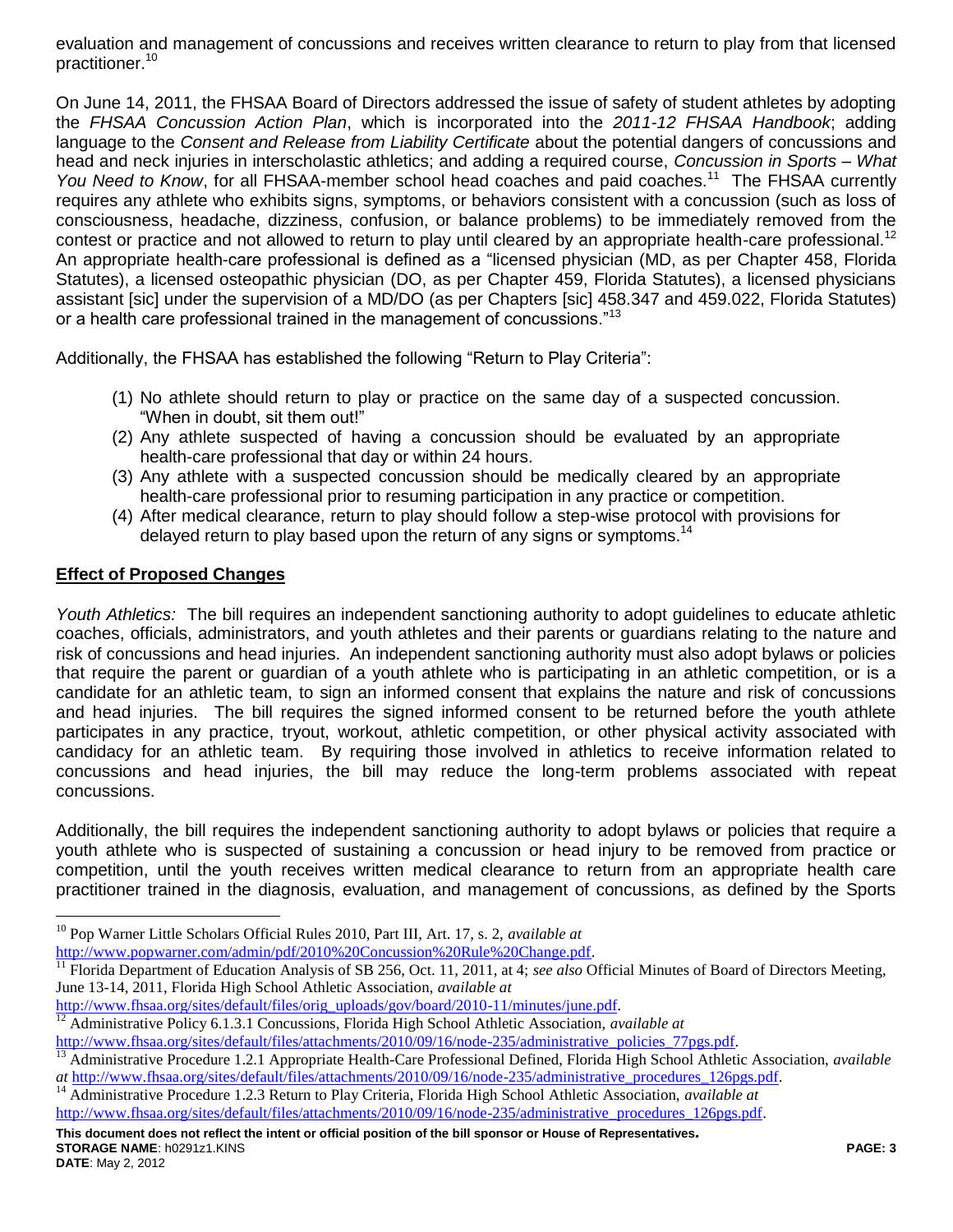Medicine Advisory Committee of the FHSAA. The medical clearance must state that the youth athlete no longer exhibits signs, symptoms, or behaviors consistent with a concussion or other head injury. By requiring written medical clearance for a youth athlete to return to play, the bill will help prevent further injury by preventing a youth athlete from returning to play before his or her brain has recovered.

*Public High School Athletics:* The bill requires the FHSAA to adopt additional guidelines and bylaws or policies related to concussions and head injuries. The FHSAA must adopt guidelines to educate athletic coaches, officials, administrators, and student athletes and their parents relating to the nature and risk of concussions and head injuries. The FHSAA must also adopt either bylaws or policies that require the parent of a student athlete who is a candidate for an interscholastic athletic team or is participating in an interscholastic athletic competition to sign an informed consent that explains the nature and risk of concussions and head injuries. The bill requires the signed informed consent to be returned before the student athlete participates in any practice, tryout, workout, athletic competition, or other physical activity associated with candidacy for an athletic team. By requiring those involved in athletics to receive information related to concussions and head injuries, the bill may reduce the number of concussions and long-term problems associated with repeat concussions.

Additionally, the bill requires the FHSAA to adopt bylaws or policies that require each student athlete who is suspected of sustaining a concussion or head injury to be removed from practice or competition, until the student athlete submits a written medical clearance to return from an appropriate health care practitioner trained in the diagnosis, evaluation, and management of concussions, as defined by the Sports Medicine Advisory Committee of the FHSAA to the school. The medical clearance must state that the student athlete no longer exhibits signs, symptoms, or behaviors consistent with a concussion or other head injury. By requiring written medical clearance for a student to return to play, the bill will help prevent further injury by preventing a student from returning to play before his or her brain has recovered.

The bill also requires the FHSAA to adopt bylaws for the establishment and duties of a sports medicine advisory committee. The bill establishes the membership as: eight physicians, one chiropractor, one podiatrist, one dentist, three athletic trainers, and one current or retired head coach of a high school in Florida. A sports medicine advisory committee, representing a variety of health care practitioners, will define an appropriate health care practitioner trained in the diagnosis, evaluation, and management of concussions.

The bill requires both independent sanctioning authorities and the FHSAA to adopt policies relating to concussions and head injuries. The FHSAA and some independent sanctioning authorities have already adopted policies that comply with the bill, but for those independent sanctioning authorities that have not yet adopted policies, the entities will be able to use policies and information made available through the CDC and other sources, as the bill only requires the entities to adopt policies, not develop them.

# **II. FISCAL ANALYSIS & ECONOMIC IMPACT STATEMENT**

- A. FISCAL IMPACT ON STATE GOVERNMENT:
	- 1. Revenues:

None.

2. Expenditures:

None.

## B. FISCAL IMPACT ON LOCAL GOVERNMENTS:

1. Revenues:

None.